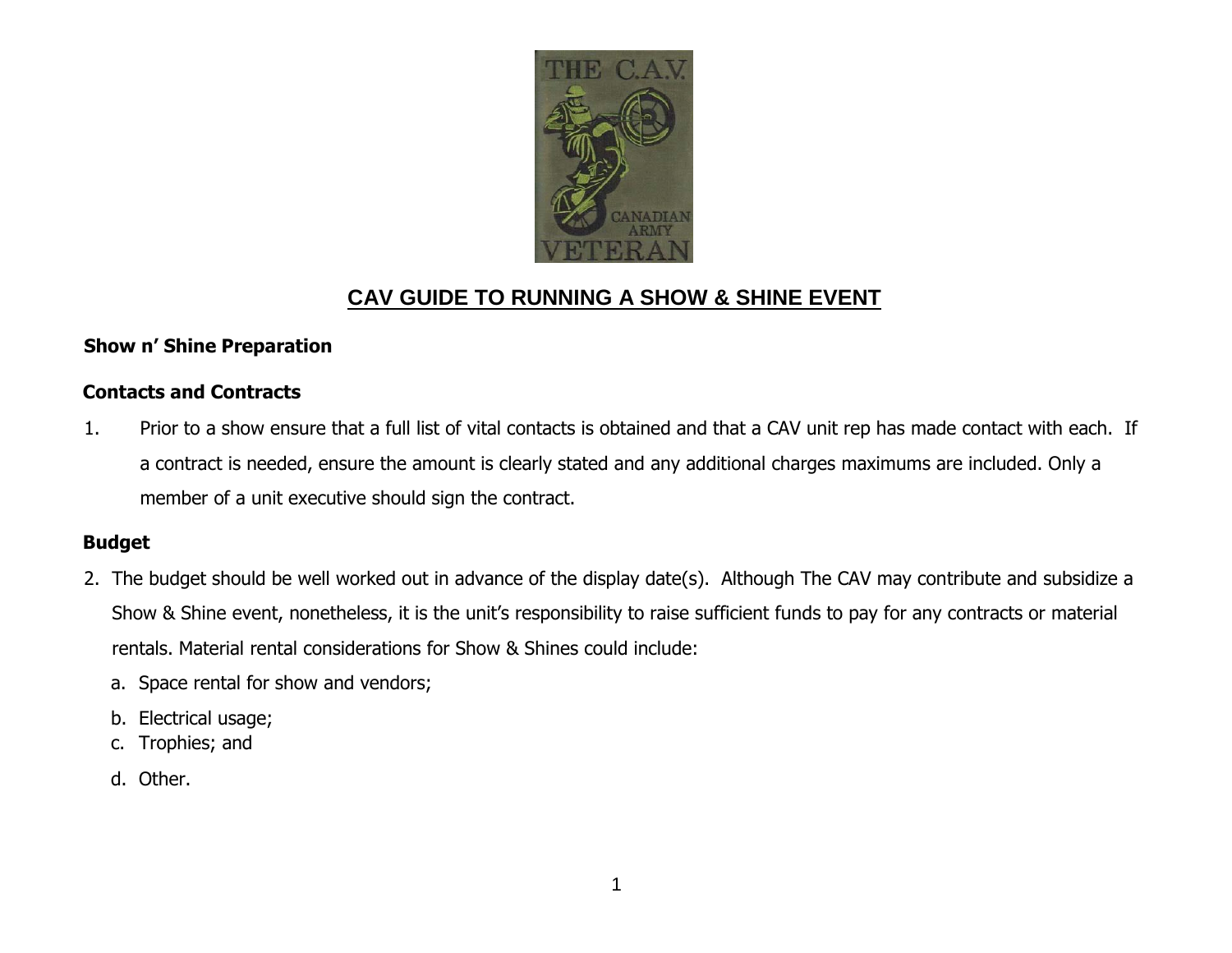### **Information Coordination**

- 3. The following minimum information will be needed:
	- a. Site location
	- b. Show & Shine rules and categories
	- c. Show hours
	- d. Supplies needed
	- e. Volunteer registration
	- f. Passes
	- g. Parking and costs
	- h. Vendors and space requirements

## **Entertainment Games**

- 4. The following games can be played to provide entertainment prior to the main Show & Shine event;
	- a. Ride the plank,
	- b. Slowest ride without putting feet down
	- c. Tightest circles without putting your feet down
	- d. Passenger bite the wiener
	- e. Barrel Push
	- f. Jalapeño eating

## **\*Possibilities are only limited by your imagination\***

## **Lessons Learned**

On completion of the Show, send a quick email to the President on the success of the show and any particular points that need

to be added or amended to this Handbook.